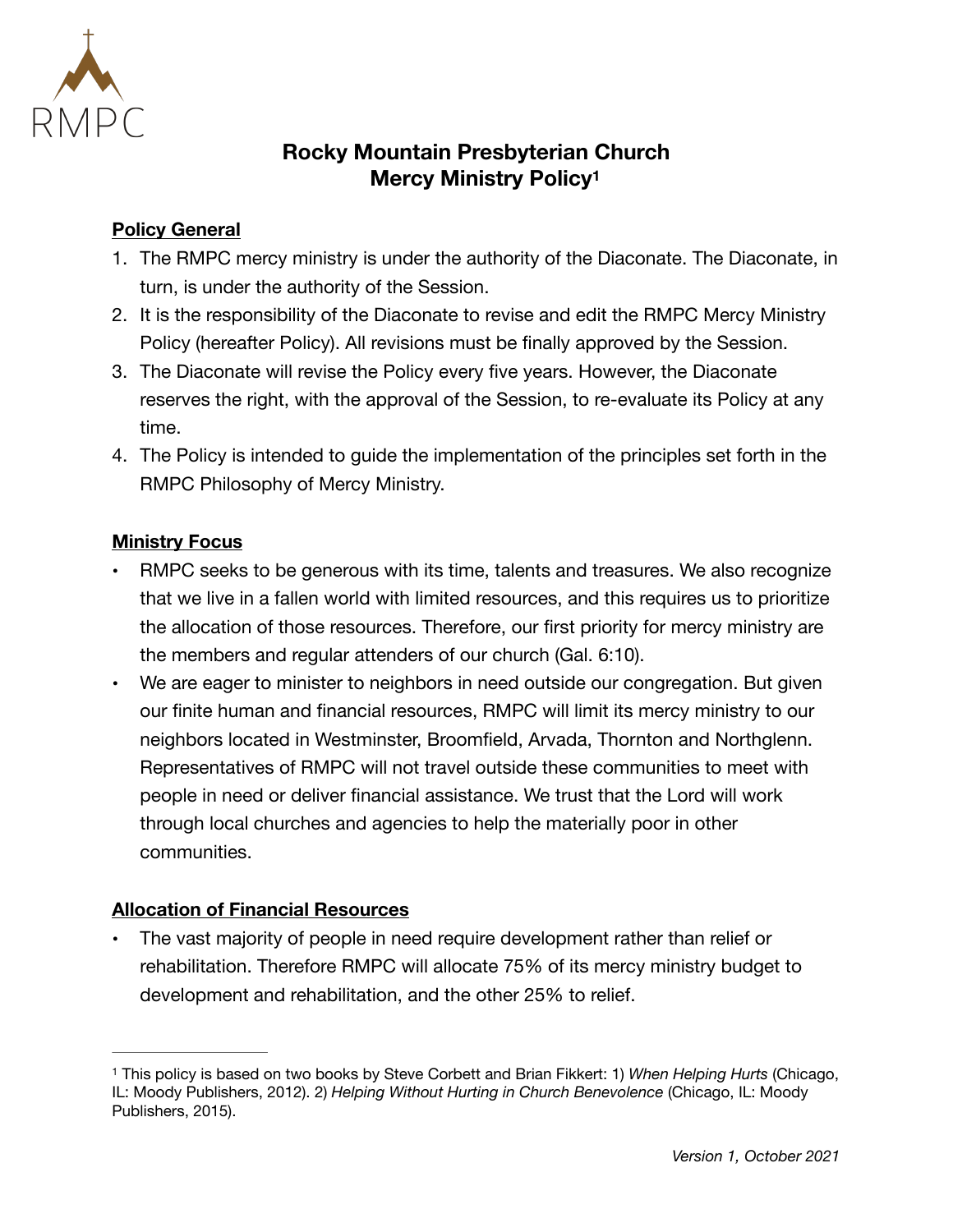- **•** RMPC does not provide financial assistance in the form of cash or check to anyone. Help with rent, utilities or other services will be paid directly to the landlord or service provider. We will also provide prepaid gift cards for groceries, gas and other services. Bills for "rent-to-own" electronics, cable television or luxury items will not be considered for financial assistance.
- **•** The frequency of financial assistance will depend on the type of alleviation we are offering.
	- **•** Relief: RMPC will offer financial assistance once/year.
	- **•** Rehabilitation and Development: To account for the unique circumstances of each case, there is no cap on the frequency of financial assistance in rehabilitation or development cases. However, any assistance we provide will be in the context of a long-term process of change. The goal of such a process is to empower our neighbors to live in right relationship with creation by supporting themselves and their families with the fruit of their work. Every step of the way, we will avoid creating an unhealthy relationship of dependance that would undermine this goal. Any financial assistance we offer will be designed to compliment our neighbors' use of their own gifts, abilities and resources to journey from material poverty to human flourishing.
- **•** Because there is no financial cap on rehabilitation or development cases, there will also not be a cap on the amount of money in the mercy ministry fund. The journey from poverty to human flourishing takes time and resources. Therefore it is appropriate that we accumulate the necessary funds to support our neighbors on their difficult journey.
- **•** God has ordained work as part of the fabric of his good creation. Humanity's calling to work precedes the fall and is an indispensable ingredient in human flourishing (Gen. 2:15). Therefore, people who are capable but unwilling to work full-time will not receive financial assistance from RMPC. Providing such assistance would be unbiblical and harmful (2 Thes. 3:6-15; 1 Tim. 5:3-16).
- **•** We will seek to incorporate all household members who are contributing to the income and expenses into the change process. Specifically, we will strongly encourage equal participation by husbands and wives, except in cases of abuse. In cases where the wife approaches the church and asks for assistance, the mercy ministry team will assign a woman to be the point person for walking with her. This point person will do everything possible to account for the wife's feelings, and to ensure she does not feel confused or belittled as we attempt to involve her husband.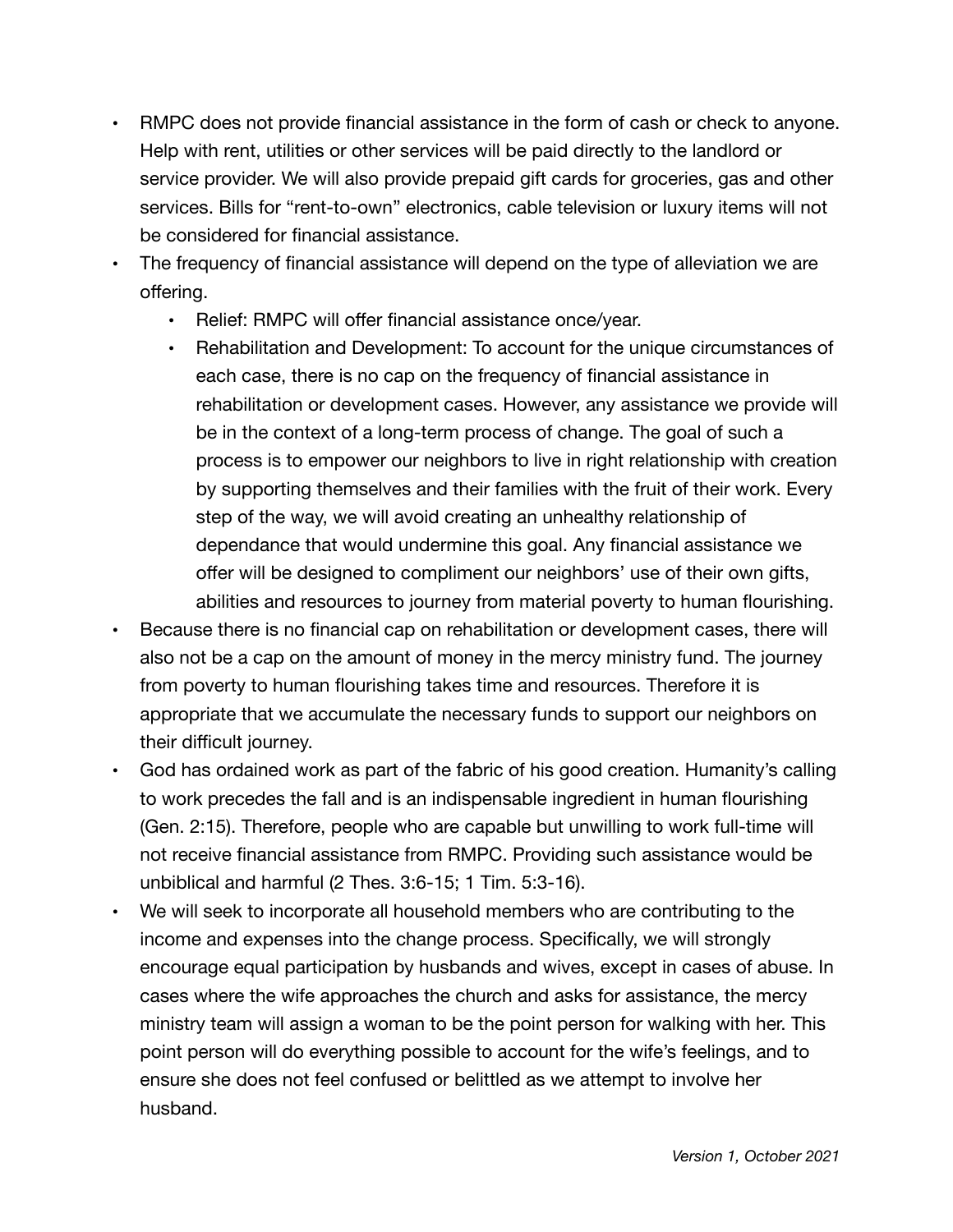#### **Process and Procedures**

- **•** Regular attenders of RMPC and people outside the congregation can begin the process of requesting financial assistance by calling the church office. The director of communication will pass the request on to the deacons, who will work with the person in need to schedule a time for an intake. Members of RMPC can schedule an intake by directly contacting their flock's deacon or deaconess, who will be the point person for that case.
- **•** Every person requesting financial assistance will be required to complete an intake form, unless the person is in immediate danger. The intake form gathers basic information such as contact information, background, current situation, and financial information. Deacons and deaconesses are encouraged to verbally ask the intake questions and fill in the form. This conversational approach will help build a relationship.
- **•** Before entering into a change process with people in need, the diaconate will use information provided in the intake form to perform the following fact-checking:
	- **•** Calls to references
	- **•** Communication with churches or agencies where the person is receiving help
	- **•** Utilizing community databases to access information about who has assisted the person in the past and what type of assistance they have provided.
- **•** The diaconate will use the intake form to determine whether or not to assist the person, the type of help they need (relief, rehabilitation or development), and how receptive they are to long-term change. In most cases a majority of the diaconate will be needed to approve a person for receiving assistance. In emergency situations a minimum of two deacons or deaconesses are required for approval.
- **•** In cases of development or rehabilitation, the diaconate will work with the person in need to develop an action plan. The action plan will help our neighbor set their own goals, identify their abilities and resources, and commit to taking steps to improve their lives. In addition, the action plan will describe what RMPC will do to support our neighbor in the change process. The diaconate will not provide financial assistance in development or rehabilitation cases until an action plan is completed.
- **•** Once an action plan is created, the diaconate will form a mercy ministry team to walk with our neighbors long-term as they complete their plan. The mercy ministry team will be composed of at least one deacon or deaconess, and one or two volunteers who have completed the Chalmers Center Training "Helping Without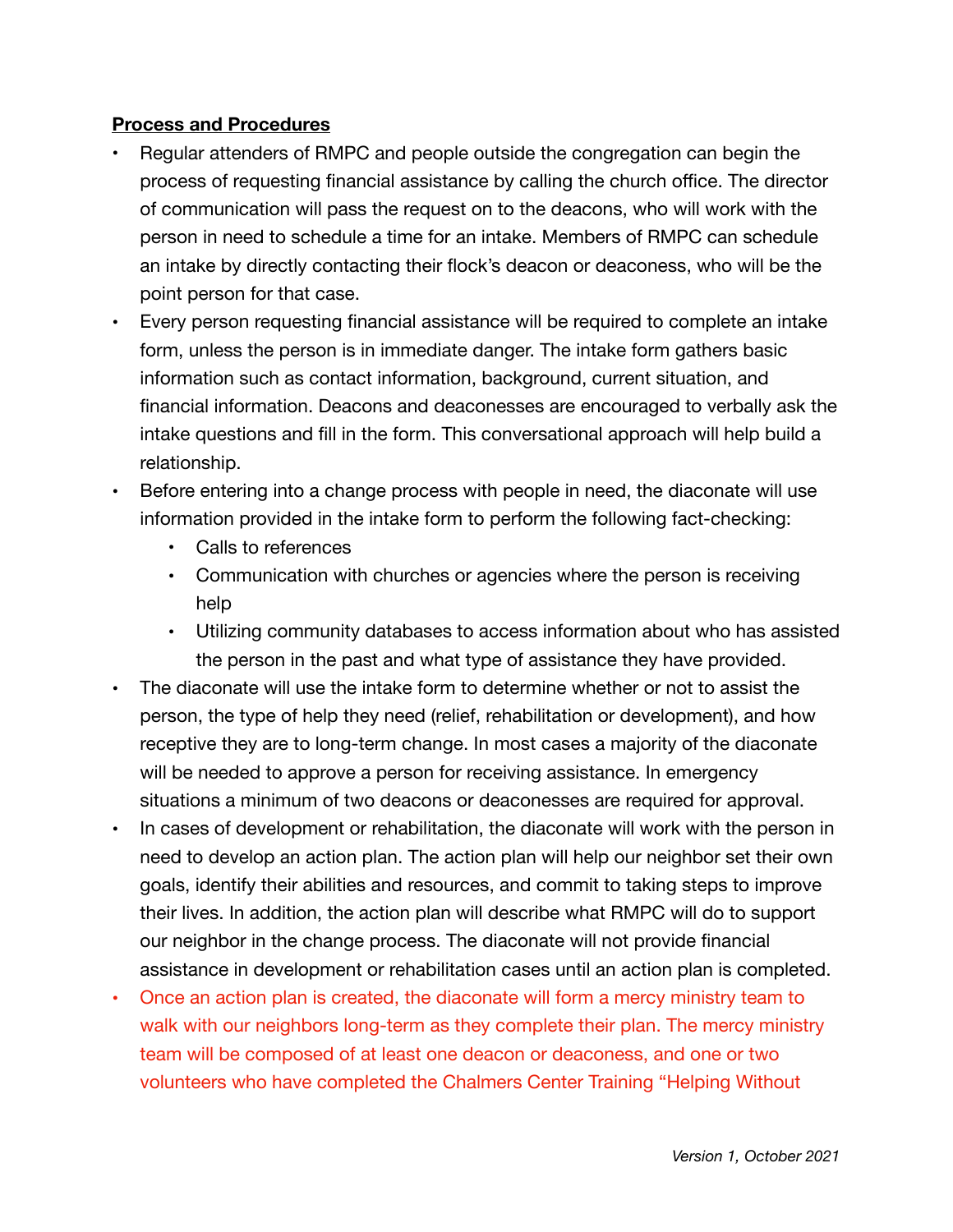Hurting in Church Benevolence." If a woman is requesting assistance, at least one woman from RMPC will be on her mercy ministry team. The team will provide support, encouragement and accountability to help our neighbor take meaningful steps toward lasting change.

- **•** Any changes in the action plan that involve the addition or removal of financial assistance must be approved by a majority of the diaconate. Other changes in the action plan can be handled by the mercy ministry team.
- **•** Throughout the change process, we will refer our neighbors to organizations in our community resource directory to help meet needs that RMPC cannot address on its own. Such organizations may include, but will not be limited to: job training programs, financial management courses, trauma therapists, and substance abuse programs. The mercy ministry team will continue walking with our neighbors in need before, during and after they utilize these resources in order to provide them with the spiritual, emotional and financial support they need to make lasting changes in their lives.
- **•** Mercy ministry team members will look for opportunities to share the gospel in word and deed with our neighbors. However, people in need will not be required to listen to a gospel presentation in order to receive our help.
- **•** If abuse has contributed to a person's poverty, the victim's safety will be our top priority. Victims fleeing abuse fall into the category of relief. The diaconate will refer the victim to a women's shelter or other appropriate agency, and offer financial assistance as appropriate. After providing relief, the diaconate will invite the victim to create an action plan for rehabilitation. No attempt will be made to contact the perpetrator of abuse. Nor will members of the diaconate report the abuse to the police or any other government entity. However, the diaconate and other mercy ministry volunteers are mandatory reporters of child abuse under Colorado Revised Statute 19-3-304. If they suspect child abuse, they will report it using the child abuse hotline reporting system.
- **•** Deacons and deaconesses will offer to pray with every person requesting financial assistance. Mercy ministry team members will also offer to pray over each action plan during regular meetings.